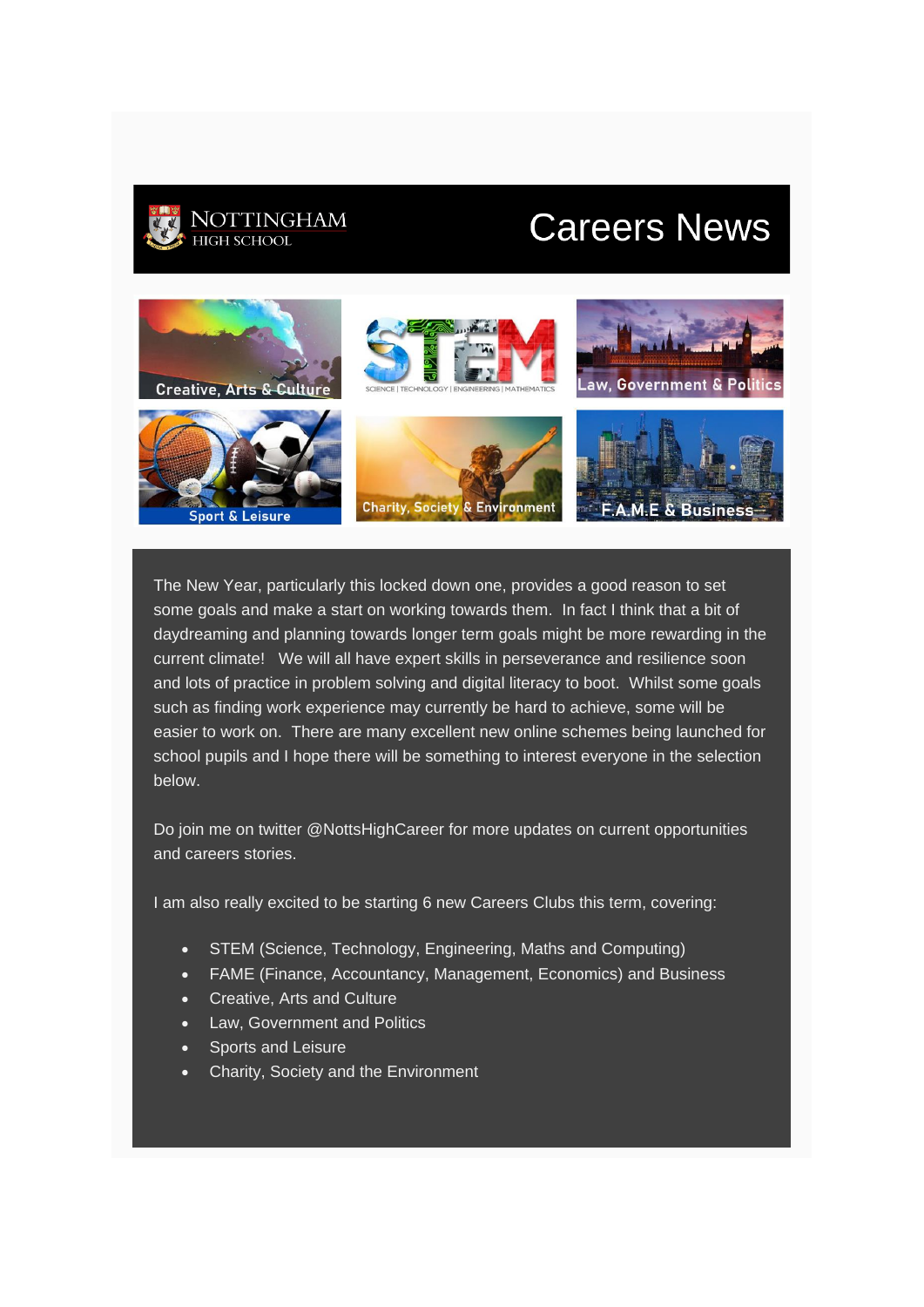We are planning to meet online once a fortnight and to invite different speakers to some of our meetings too. We will share stories of work experience and resources we've found useful etc. Pupils in all year groups 7-13 are welcome to take part.

So, despite the lockdown, there are lots of great opportunities to help students plan ahead for a bright future. As always, you can reach me by email at auterson.r@nottinghamhigh.co.uk. I hope you enjoy the latest news below! Rebecca Auterson Head of Careers

## What do Graduates Do?



Each year Prospects [\(www.prospects.ac.uk\)](http://www.prospects.ac.uk/) produces a comprehensive guide about the graduate labour market, which I thoroughly recommend to anyone with an interest in jobs for graduates. Whilst *[What do graduates](https://luminate.prospects.ac.uk/what-do-graduates-do)* 

*do? [2020/21](https://luminate.prospects.ac.uk/what-do-graduates-do)* reveals a 'market in relatively good health at the time of survey', these last few words hide a wealth of uncertainty, particularly when we consider that employment for 16-24 year olds has been disproportionately hit due to the pandemic. The report goes into detail by subject area and there is a separate report detailing regional results as well. Key findings from the main report were: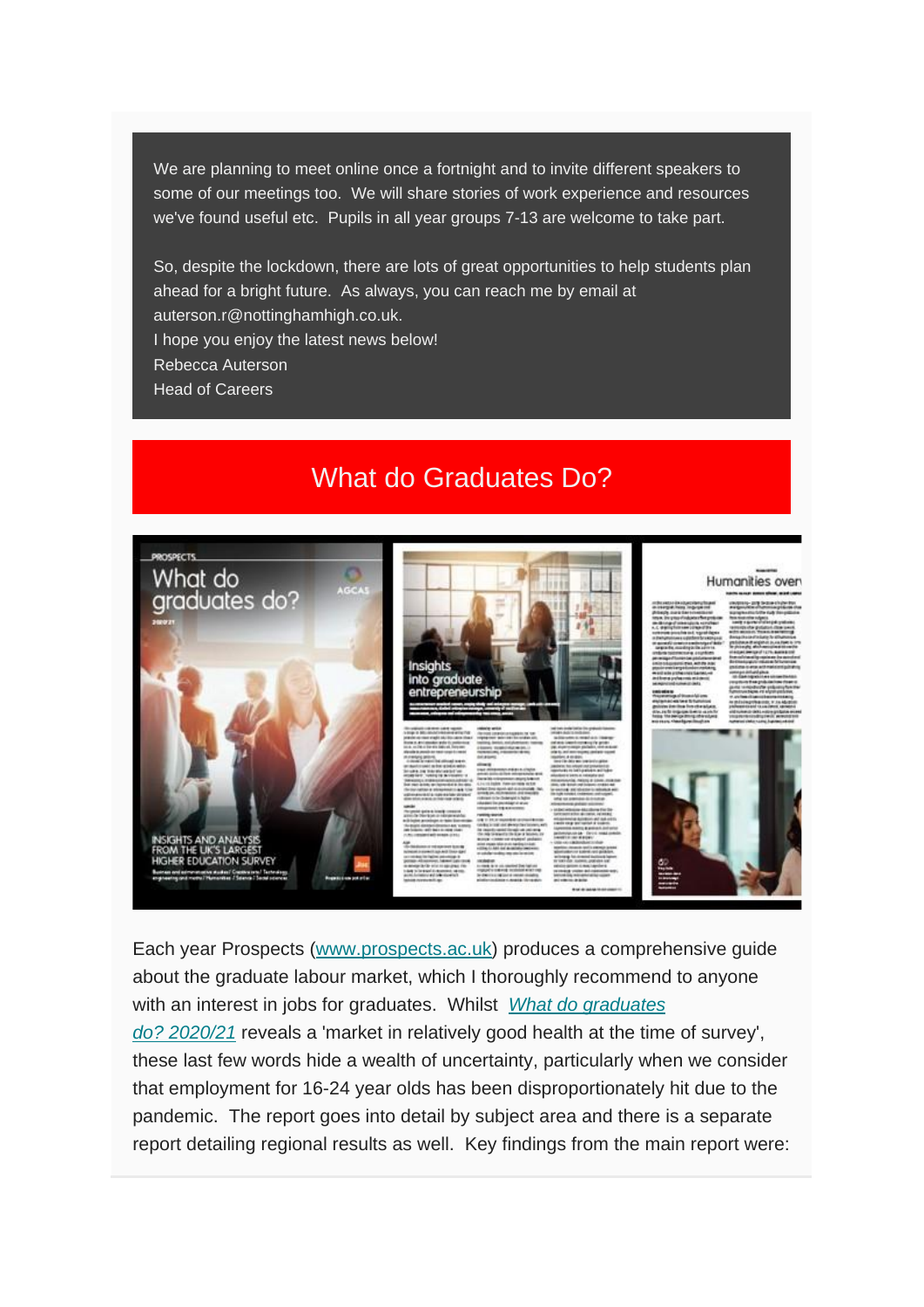- The majority of graduates were in employment 15 months after graduating.
- Only 5.5% were unemployed and looking for work.
- 71.8% of employed graduates were in a professional-level job.
- 66% went to work in their home region of the UK.
- 12% of graduates were in further study.
- The average salary for graduates who went straight into full-time employment in the UK was £24,217.

.An addition, the regional report highlights:

• 29.7% of new graduates in the East Midlands work for small and medium-sized enterprises.

[Click to read the full report.](https://luminate.prospects.ac.uk/what-do-graduates-do)





**[Young Professionals](https://young-professionals.uk/)** will be running a FREE 3-day virtual work experience program for 6th form students during the *February Half Term*. Organisations taking part include .....**IBM, HSBC, PwC, Marks & Spencer's, Vodafone, EY, CGI, Capgemini, bp, GSK and CIMA**....so the work experience will be of interest for anyone considering a commercial career.

- February Half Term 15th 18th
- 9am 4pm each day (times may vary)
- Open to all Y12 and Y13 (and year 11s who are 16+)
- Online webinars and workshops with group exercises + prizes to stand out students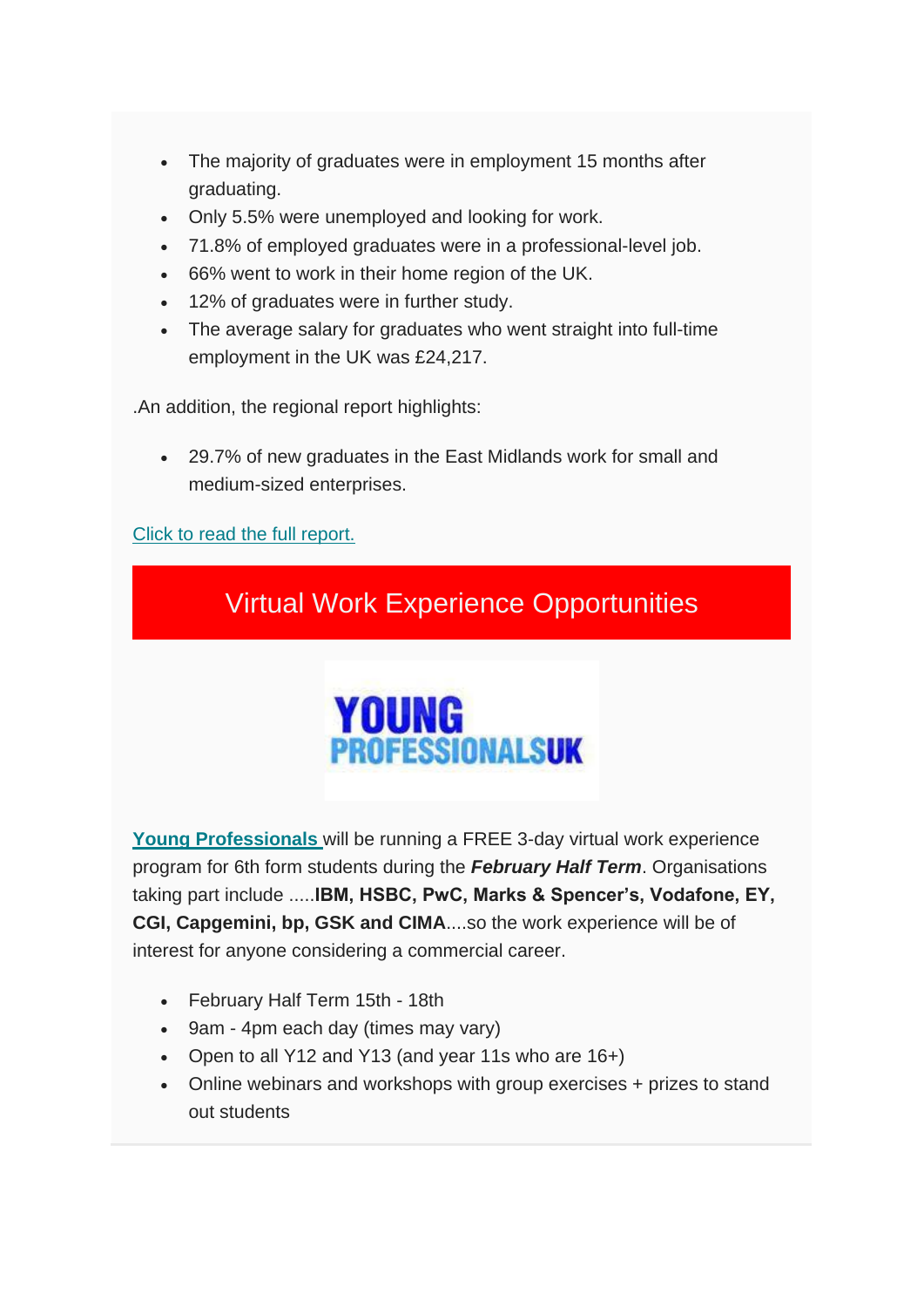- All sessions will be taking place on Zoom (so a laptop, tablet or phone will be needed)
- Everyone that completes the 3 days will receive a certificate and reference for their CV's

To book on, students will need to register their interest following the below link. <https://www.research.net/r/Virtual-Work-Experience>





Take your first steps into the world of **HEALTHCARE CAREERS.** Follow patients over a 6-month period as they go from diagnosis, to treatment and follow up, that is provided by real healthcare professionals and a multidisciplinary team. Sign up for the sessions that suit you and earn a certificate of participation once you complete the programme. Costs £10 per session.

Sign up here: [https://alliedhealthmentor.org/nhs-healthcare-careers-virtual](https://alliedhealthmentor.org/nhs-healthcare-careers-virtual-work-experience/)[work-experience/](https://alliedhealthmentor.org/nhs-healthcare-careers-virtual-work-experience/) for Nursing - Midwifery - Paramedics - Physiotherapists - Occupational Therapists - Radiographers - Art, Drama and Music therapists - Dietitians - Operating Department Practitioners -Radiographers - Podiatrists - Osteopaths - Orthoptists - Prosthetists and orthotics - Speech and language therapists

For similar programmes in Medicine visit: [https://medicmentor.co.uk/.](https://medicmentor.co.uk/)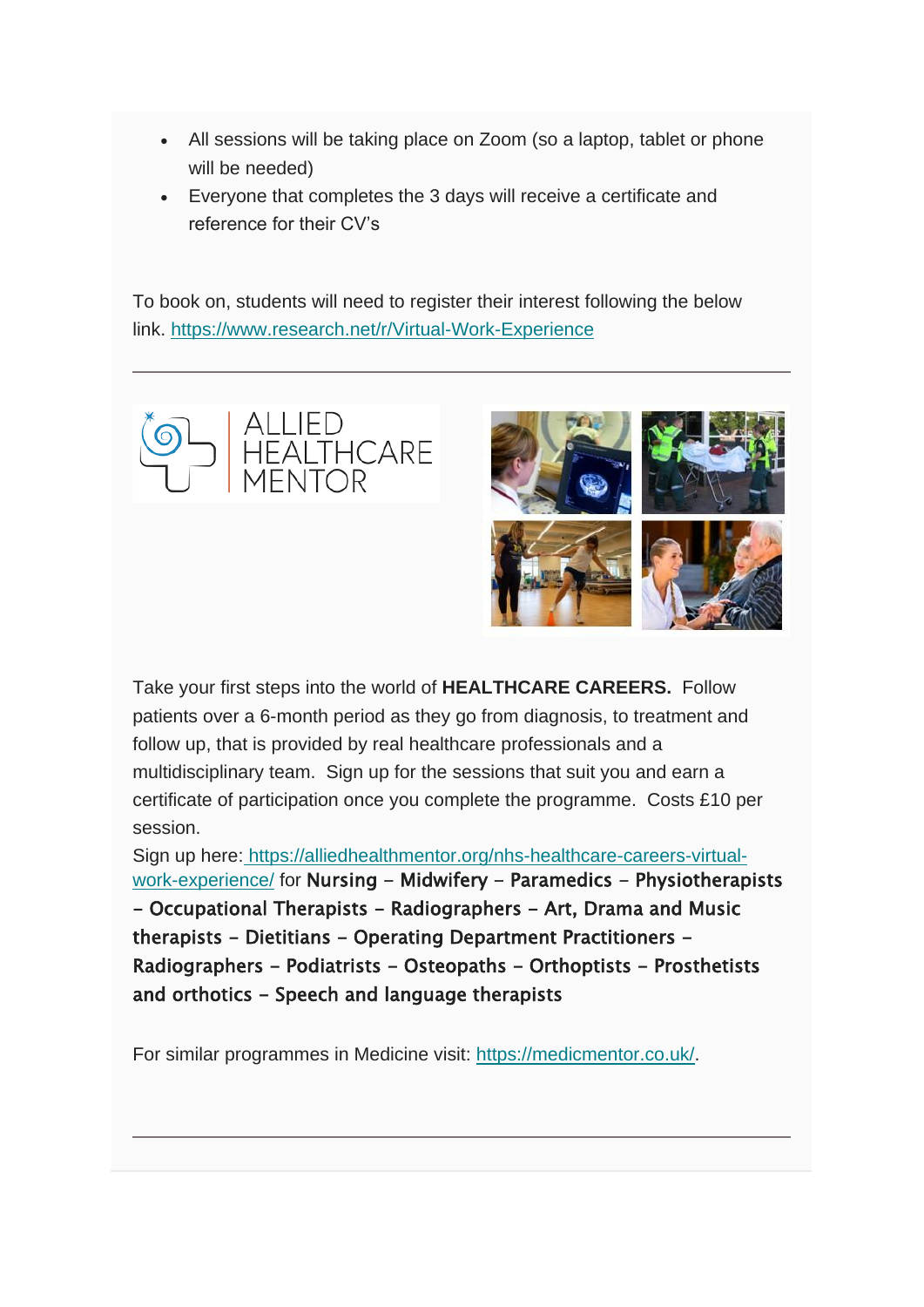

Springpod offer a wide range of virtual work experience opportunities all year, including many over the February half term. For further details about opportunities in Business, Law, Journalism, Marketing, Technology, Engineering, Healthcare, Finance as well as general employability skills sessions [click here.](https://www.springpod.co.uk/virtual-work-experience-programmes/?utm_source=campus&utm_medium=email&utm_campaign=2021vwexnationwideprom_12_01_21)



**LAW IN ACTION...**For students in years 10 - 13

One day online course organised by The Training Partnership, covering Civil Law, Commercial Law and Human RIghts Law on 4 Feb; £10 to join. [Click here](https://thetrainingpartnership.org.uk/study-day/law-in-action-4-02-2021/)  [to book.](https://thetrainingpartnership.org.uk/study-day/law-in-action-4-02-2021/)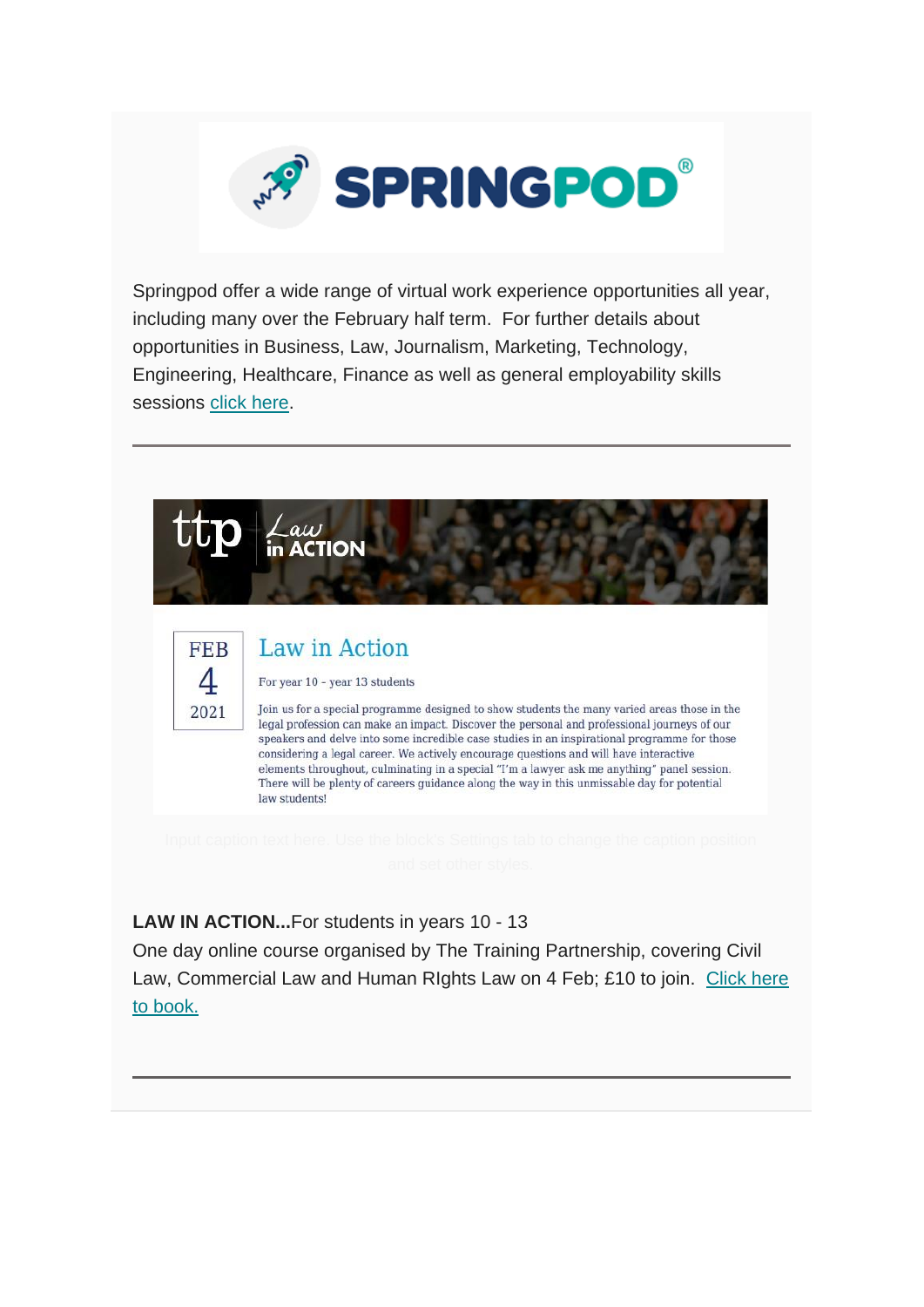# skillsgap<sup>®</sup>

Technology is changing every field, so learning tech and data analysis skills will give you a huge advantage in your future career. Skills Gap is a careers accelerator that arranges short online technology courses for young people aged 16 - 19 in areas such as coding, data analytics and data science.

We are running a 4.5 day Data Analytics course during the February half term holidays where you'll be taught how to use data analysis tools such as Excel and Tableau and receive tuition from a leading industry expert.

In the buildup to these courses we're running a series of free 1 hour online Data Analytics and Data Science workshops from 6 – 7pm on the dates below. The workshops will provide an insight into the course and the career enhancing benefits of acquiring data analysis skills.

Workshop Dates:

- Thursday 21 January (Data Analytics)
- Friday 29 January (Data Science)
- Thursday 4 February (Data Analytics)

If you would like to attend one of the free workshops, please can you email [ian.dodd@skillsgap.tech.](mailto:ian.dodd@skillsgap.tech)

Further information can be found on our website: [www.skillsgap.tech](https://sportlivedlimited.cmail20.com/t/r-l-jukyqtd-odkutdivy-y/)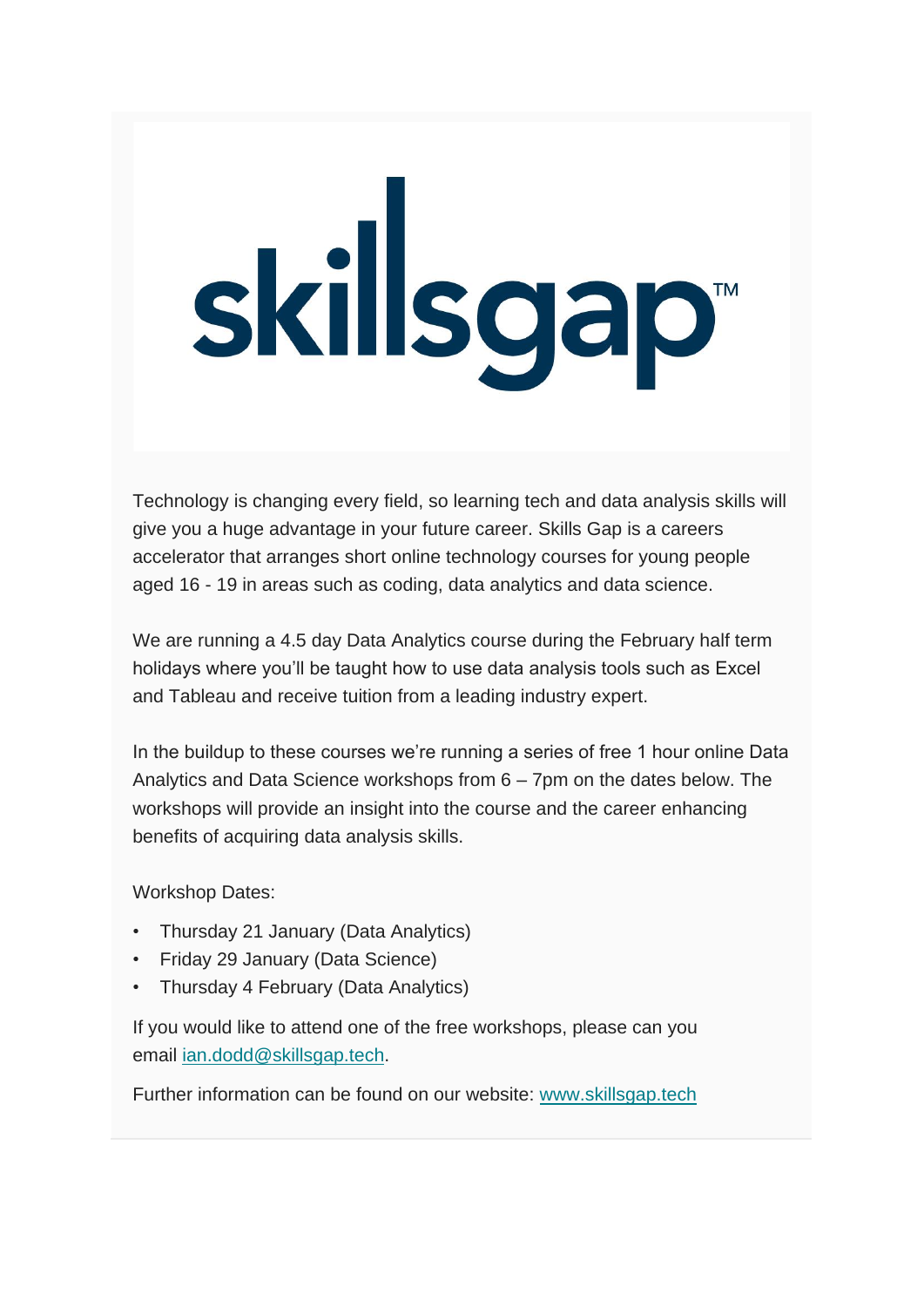# Apprenticeships

Sign up for the National Apprenticeship Week virtual exhibition on 10 February, 11am - 6pm, here: [https://nas.vfairs.com/.](https://nas.vfairs.com/) This is your chance to talk to over 50 providers, including those shown below, and find out more about what they offer.

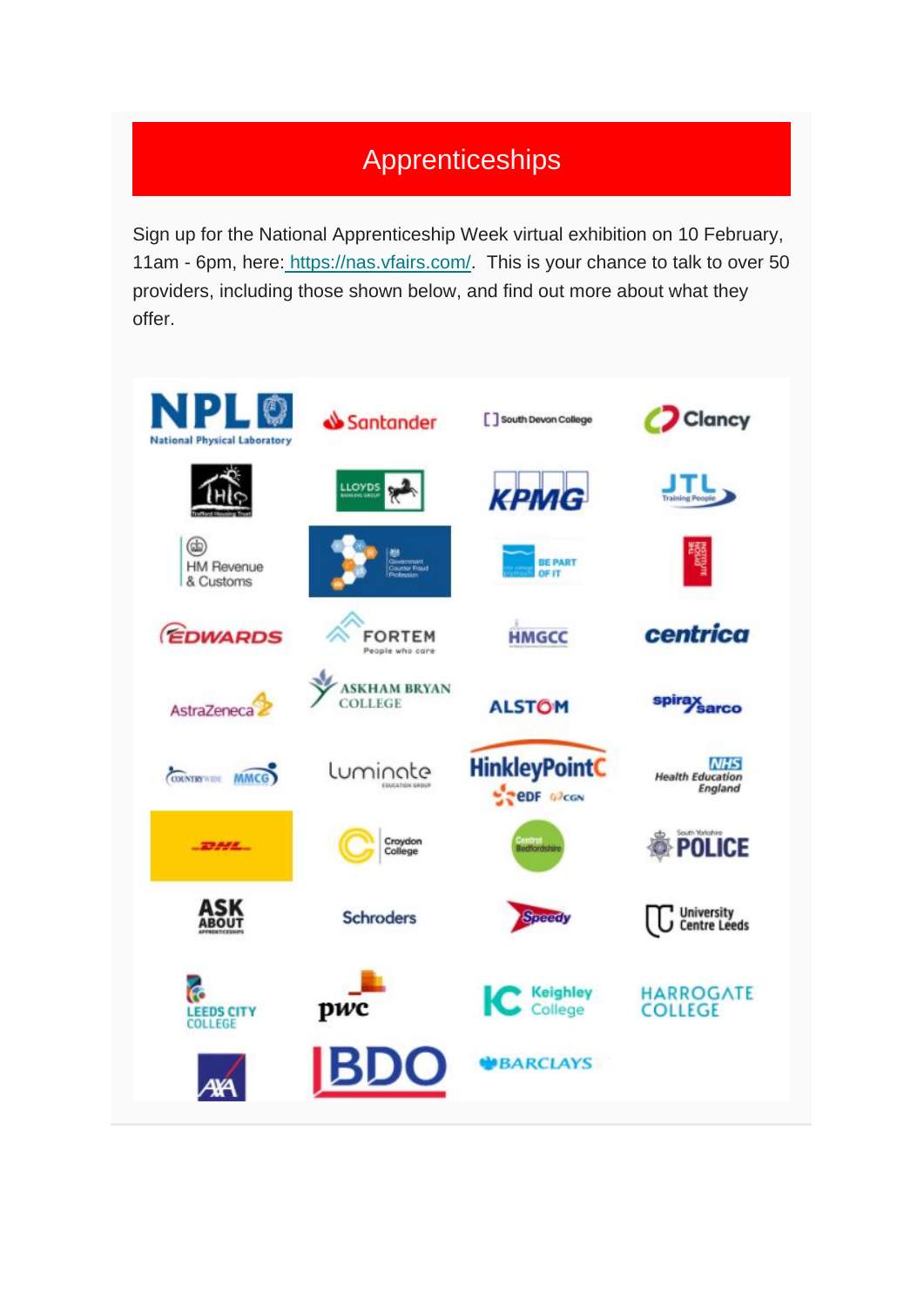# Summer Opportunities

### **ALL YEARS**

[Investin](https://investin.org/) have a wide range of courses from one day to 2 weeks; remember to use NOTTSHIGH10 for a 10% discount if making a booking. Their latest flyer can be viewed [here,](https://docsend.com/view/zf2rf4sbfq9n5r24?mc_cid=fe179ad74f&mc_eid=9c959ea554) or visit their website for more information.

### **YEAR 11**

The National Citizen Service Scheme plans to run 3 week courses this summer [https://wearencs.com/summer.](https://wearencs.com/summer) Booking will open in February.

### **YEAR 9**

The Smallpeice Trust are taking bookings for the RAF Humanitarian Engineering course, which runs online in April. Find out more here <https://www.smallpeicetrust.org.uk/events>

### **16+ PAID WORK**

If you are looking for paid work, these sites might give you ideas: <https://www.e4s.co.uk/> <https://www.studentjob.co.uk/> On the E4S site, YouGov is currently recruiting 16-24 year olds, paying for your opinions. Click this link for more

info: <https://www.e4s.co.uk/search/jobdescription?id=3550561&css=&act=>

# Volunteer Opportunities

For those interested in volunteering, the [Nottingham Community and](https://www.nottinghamcvs.co.uk/volunteering)  [Voluntary](https://www.nottinghamcvs.co.uk/volunteering) Service is a good place to look for opportunities.

The NHS is currently advertising for volunteers as follows:

[St John Ambulance \(SJA\)](http://www.sja.org.uk/) is currently working through the charity's existing networks to sign up vaccination volunteers – this route is now open to members of the public who have not previously volunteered with SJA.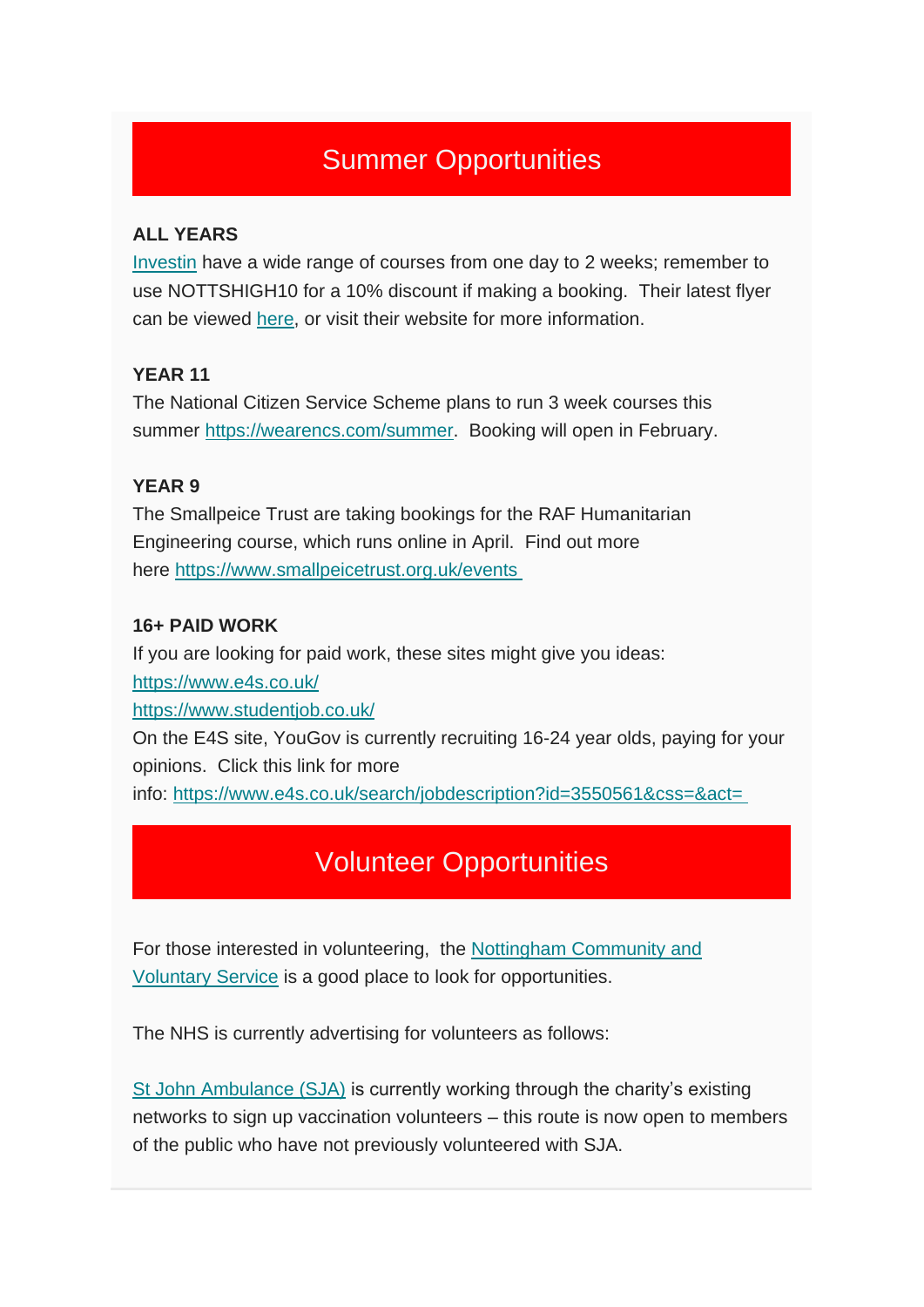[NHS Volunteer Responder](https://nhsvolunteerresponders.org.uk/i-want-to-volunteer) is signing up its existing network and the public for steward volunteer roles. These roles will largely be supporting the vaccination centres which are rolling out over the coming weeks as supplies allow.

In the meantime, members of the public who are able to support their neighbours and the NHS through a number of roles – including food or medication deliveries, lifts to medical appointments or 'check-in and chat' phone calls – can do so by signing up to the [NHS Volunteer Responder programme.](https://nhsvolunteerresponders.org.uk/i-want-to-volunteer)

# Useful Web Resources

**CREATIVE CAREERS:** <https://creativejourneyuk.com/> Is a great site for finding out more about jobs across a wide range of industries, all of which require creativity. You can listen to talks from designers, engineers, artists, writers, craftspeople, photographers etc.

**SUCCESSFUL APPLICATIONS:** Really good advice on application processes,skills employers look for etc on this page from the Civil Service Fast Stream website. I think the information and suggestions will be helpful for applications to many different organisations, not just government. <https://www.faststream.gov.uk/how-to-apply/index.html>

**ADVICE & TALKS:** [Pathway CTM](https://pathwayctm.com/) are growing their online resource directory with information about many different careers. Sign up for alerts and click this link to view their [youtube channel.](https://www.youtube.com/channel/UCoxI7WE4iz33L1aS9L85z0g/featured)

**ONLINE LECTURES:** I also want to recommend the Gresham College Lectures - not all directly 'Careers' related, but full of inspirational talks in a huge range of subject areas. Visit [www.gresham.ac.uk](http://www.gresham.ac.uk/) for more information.